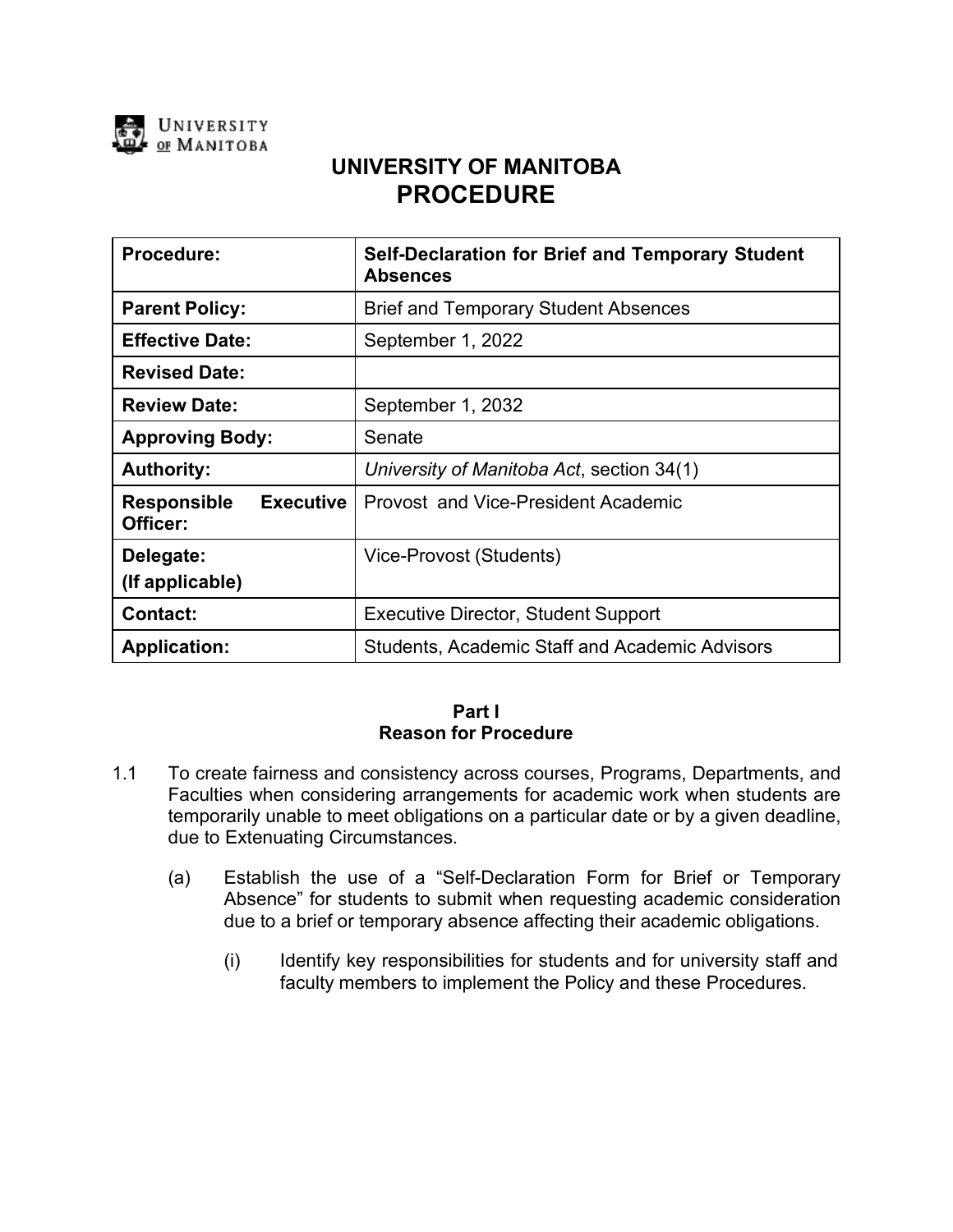### **Part II Procedural Content**

## **Definitions**

- 2.1 The following terms are defined for the purpose of the Policy and this Procedure:
	- (a) **Bona Fide Academic Requirements (BFARs):** are the core academic requirements a graduate student must acquire in order to gain, and demonstrate acquisition of, essential knowledge and skills.
	- (b) **Extenuating Circumstances:** a situation outside of a student's control such as a medical event or condition, that temporarily affects their ability to fulfill their academic obligations and requirements. A scheduled vacation or holiday is not an extenuating circumstance.
		- (i) **Other brief and temporary circumstances may include**: Religious Observance, or participation in an inter-university, provincial, interprovincial, national or international scholastic or athletic event. Students are recommended to consult with their Program/Faculty/College for approved events.
	- (c) **Good Faith:** means acting under an honest belief or purpose, engaging in a faithful performance of responsibilities, with an absence of fraudulent intent. University community members must not lie or otherwise knowingly mislead each other about matters directly linked to this Policy and Procedure.
	- (d) **University:** means The University of Manitoba.

### **Implementation and Responsibilities**

- 2.2 Responsibilities of Students:
	- (a) For Term Work, notify the instructor as soon as possible (or according to timelines listed in the course outline or Faculty regulations for excused absences) but no later than 48 hours after the end of a brief or temporary absence, if due to extenuating circumstances you:
		- (i) will be absent;
		- (ii) were absent and must make up the time;
		- (iii) will be unable to complete any portion of the course work;
		- (iv) will be unable to complete course work on time; or
		- (v) were unable to submit course work on time.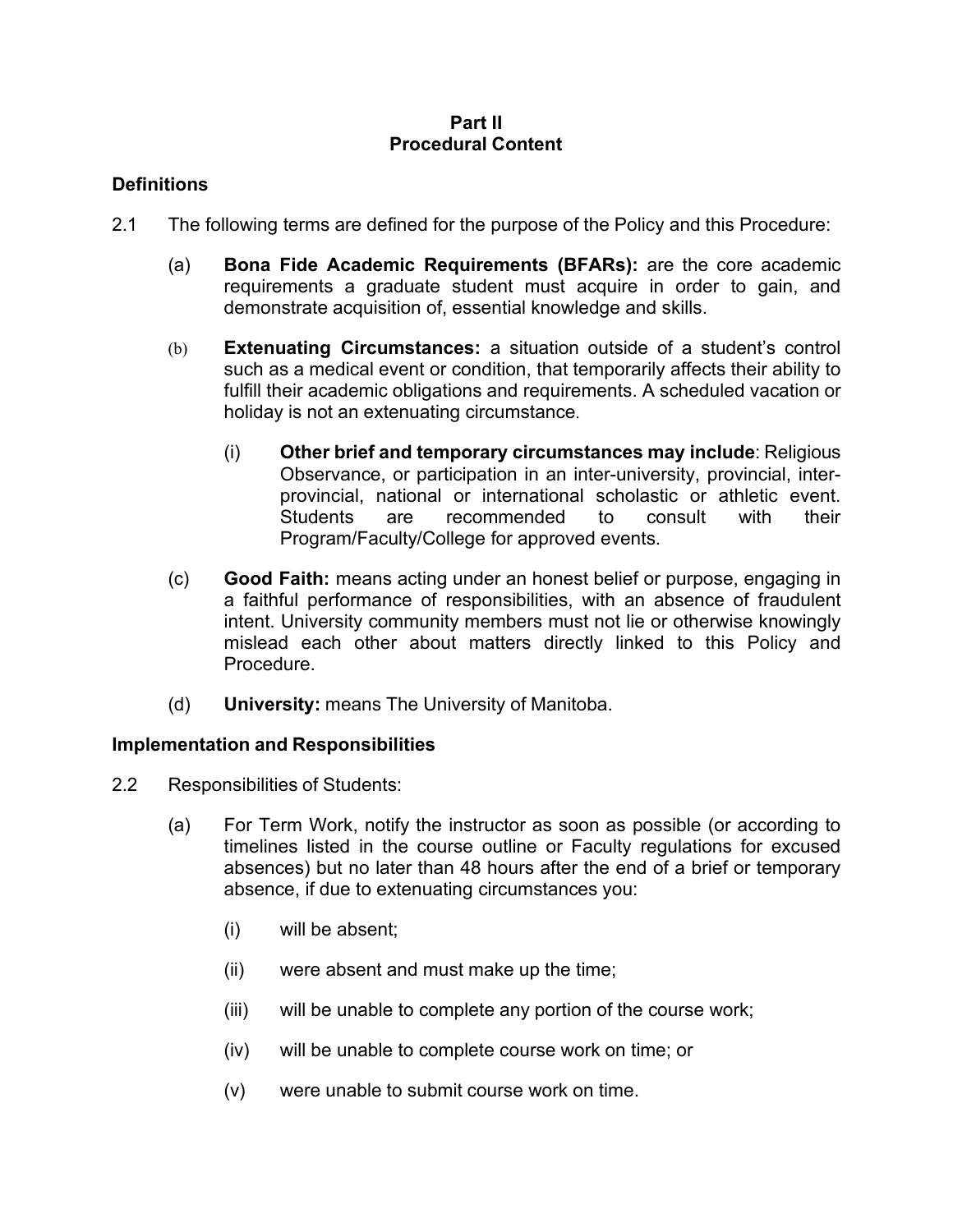- (b) For Final Exams scheduled during the official final exam period set by the Office of the Registrar and Enrollment Services, contact an academic advisor in your faculty of registration according to the [Deferred](https://umanitoba.ca/admin/governance/media/Deferred_and_Supplemental_Examinations_Procedures_-_2013_11_25_RF.pdf) and [Supplemental](https://umanitoba.ca/admin/governance/media/Deferred_and_Supplemental_Examinations_Procedures_-_2013_11_25_RF.pdf) Exams Procedures.
- (c) Complete and submit a "Self-Declaration Form for Brief or Temporary Absence" to the appropriate staff/office. Although students can submit a medical document, this form is the recommended documentation for this process.
- (d) Submit additional documentation if requested.
- (e) Locate and familiarize yourself with the relevant course/placement/faculty procedures (e.g., course outline, faculty handbook, etc.).
- (f) Complete and submit academic work or write a deferred quiz/test as per the academic consideration granted (or in the case of a deferred final examination, write the exam at the scheduled date and time).
- 2.3 Responsibilities of University Staff and Faculty Members:
	- (a) Familiarize themselves with this Policy and related procedures, as well as Departmental/Faculty/College/School policies and procedures.
	- (b) Recognize the University's Good Faith approach when responding to requests for academic consideration.
	- (c) Accept documentation from students (e.g., Self-Declaration for Brief or Temporary Absence Form) and maintain in accordance with the University Records Management policy. Faculty members can consult with their Academic Unit if they have concerns regarding a student's request.
	- (d) Privacy and confidentiality are to be respected, protected and maintained throughout the academic consideration process. Students should not be required to disclose specific details to instructors regarding the circumstances resulting in their request for academic consideration.
	- (e) Communicate and work with the student to determine appropriate academic considerations.
	- (f) If needed, Faculty members may consult with Student Accessibility Services and/or Academic Units, for clarification on how to facilitate academic consideration arrangements.
	- (g) Assure students experiencing extenuating circumstances that reasonable academic consideration will be implemented, as appropriate, while ensuring learning objectives, essential skills and ability requirements, and Bona Fide Academic Requirements are met.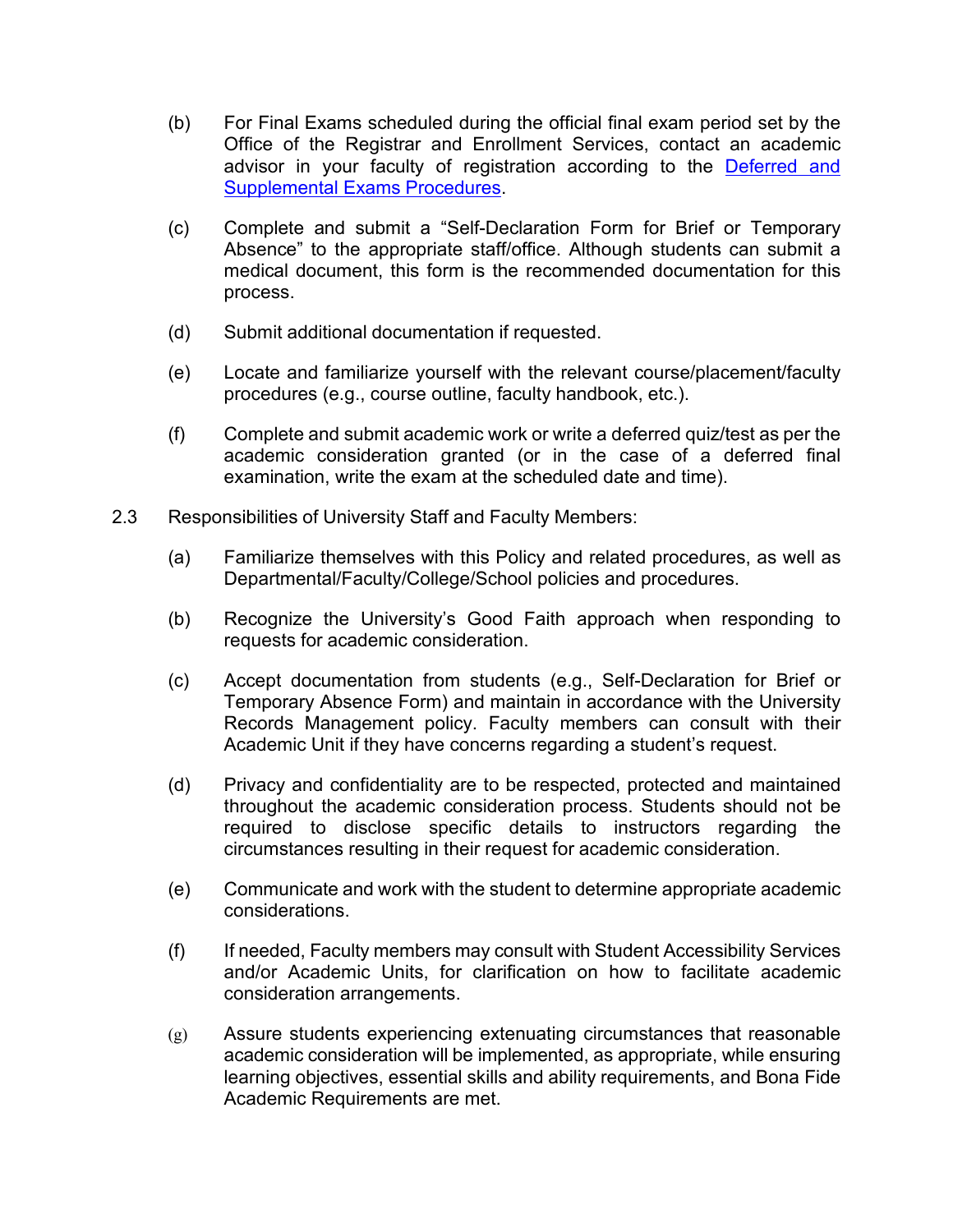#### **Part III Accountability**

- 3.1 The Office of Legal Counsel is responsible for advising the Provost and Vice-President Academic that a formal review of this Procedure is required.
- 3.2 The Vice-Provost (Students) is responsible for the implementation, administration and review of this Procedure.
- 3.3 Students, Academic Advisors, and Academic Staff are responsible for complying with this Procedure.

# **Part IV Review**

- 4.1 Governing Document reviews shall be conducted every ten (10) years. The next scheduled review date for this Procedure is Click here to enter a date.
- 4.2 In the interim, this Procedure may be revised or repealed if:
	- (a) the Provost and Vice-President Academic or Senate deems it necessary or desirable to do so;
	- (b) the Procedure is no longer legislatively or statutorily compliant;
	- (c) the Procedure is now in conflict with another Governing Document; and/or
	- (d) the Parent Policy is revised or repealed.

#### **Part V Effect on Previous Statements**

- 5.1 This Procedure supersedes all of the following:
	- (a) all previous Board of Governors/Senate Governing Documents on the subject matter contained herein; and
	- (b) all previous Administration Governing Documents on the subject matter contained herein.

### **Part VI Cross References**

6.1 This Procedure should be cross referenced to the following relevant Governing Documents, legislation and/or forms: